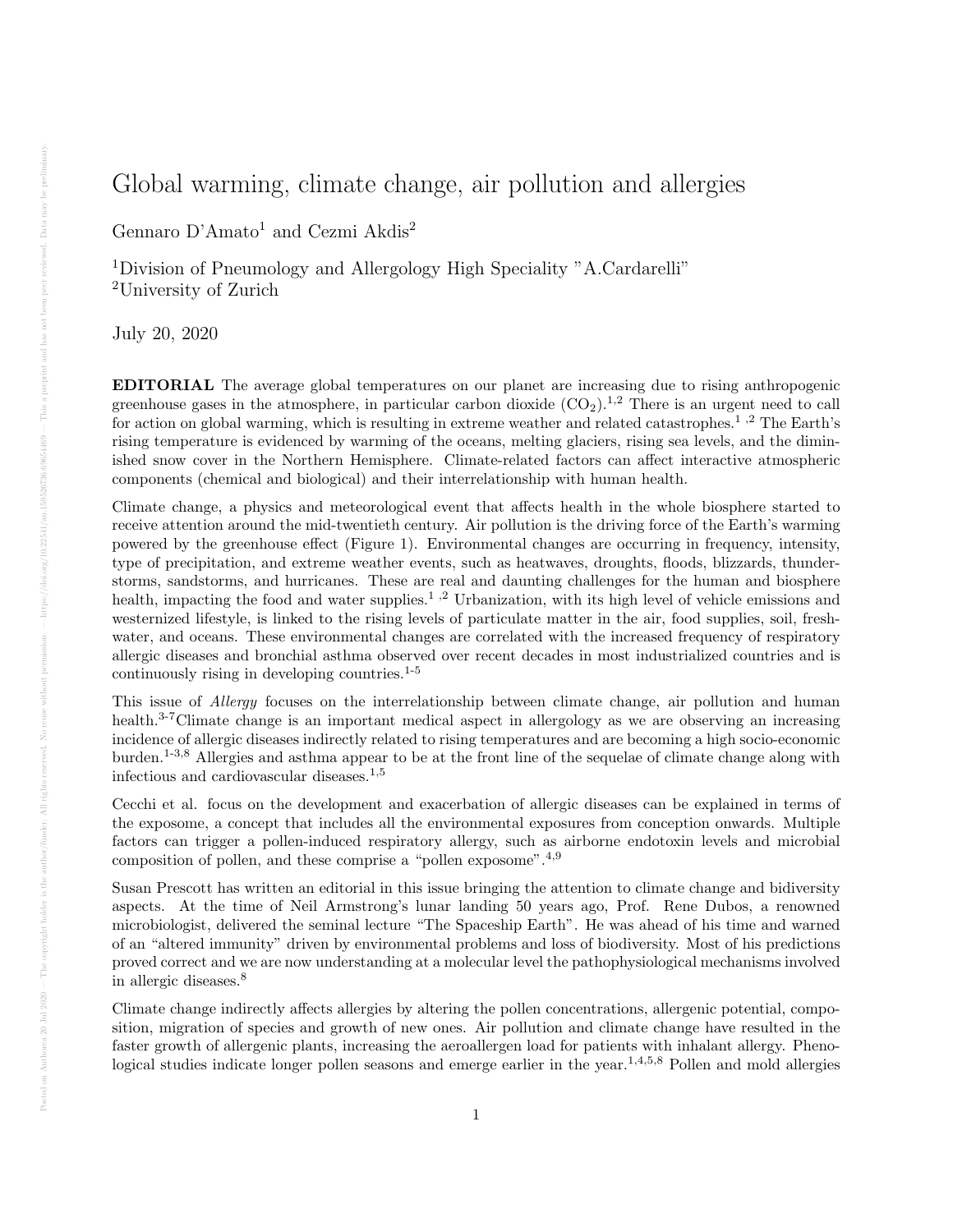are generally used to evaluate the interrelationship between air pollution and allergic respiratory diseases, such as rhinitis and asthma. Studies show that plants exhibit enhanced photosynthesis and reproductive effects and produce more pollen as a response to high atmospheric levels of  $CO<sub>2</sub>$ . <sup>1,4,8</sup> Pollen allergens have been demonstrated to trigger the release of pro-inflammatory and immunomodulatory mediators that accelerate the onset of allergy and the IgE-mediated sensitization. Lightning storms or wet conditions rupture the pollen grains releasing the allergenic proteins that cause asthma exacerbations in patients with pollinosis  $(t$ hunderstorm-asthma).<sup>1,3,4,7,10</sup> As a result of climate change, patients with seasonal allergic rhinoconjunctivitis and asthma have more intense symptoms and need stronger medication.<sup>1,4,8</sup> In addition to respiratory illnesses, Fairweather et al. demonstrate the effect of environmental changes on cardiovascular, brain and mind, gastrointestinal, skin, immunologic and metabolic effects.<sup>1,3,4,7</sup> The migration of stinging and biting insects to cooler climates has caused an increase in insect allergies in those areas.

Prunicki et al. focus on the contribution of wildfires and deforestation and their contribution to global warming and immunological effects. It should be noted that in the last fifty years, half of the pluvial forests on Earth have been lost. Deforestation and forestation degradation is estimated to occur at a rate of 13 million hectares per year, mostly for agricultural purposes. Wildfires are becoming increasingly frequent, posing a serious risk to human health. The fine particulate matter  $(PM_{2.5})$  in wildfire smoke exacerbates asthma attacks, among other health problems. A study of 67 subjects demonstrated that those exposed to wildfire smoke had significantly higher levels of C-reactive protein and IL-1β compared with controls.<sup>6</sup> The elevated levels of these two biomarkers are indicative of airway inflammation.

Global warming and climate change need actions throughout the whole world with joined forces of all capabilities. These efforts are sometimes hampered by the unresponsiveness of governmental institutions and the general population, the lack of infrastructure and poverty. An action plan is needed to disseminate information on health-related problems associated with climate change. Patients with pollen allergies or asthma should be educated on the higher health risk during a thunderstorm or pollen season and the need for appropriate medication if staying outdoors. In collaboration with environmental organizations, physicians should take the lead to promote actions to mitigate air pollution and advocate the need to reduce global warming to protect our health.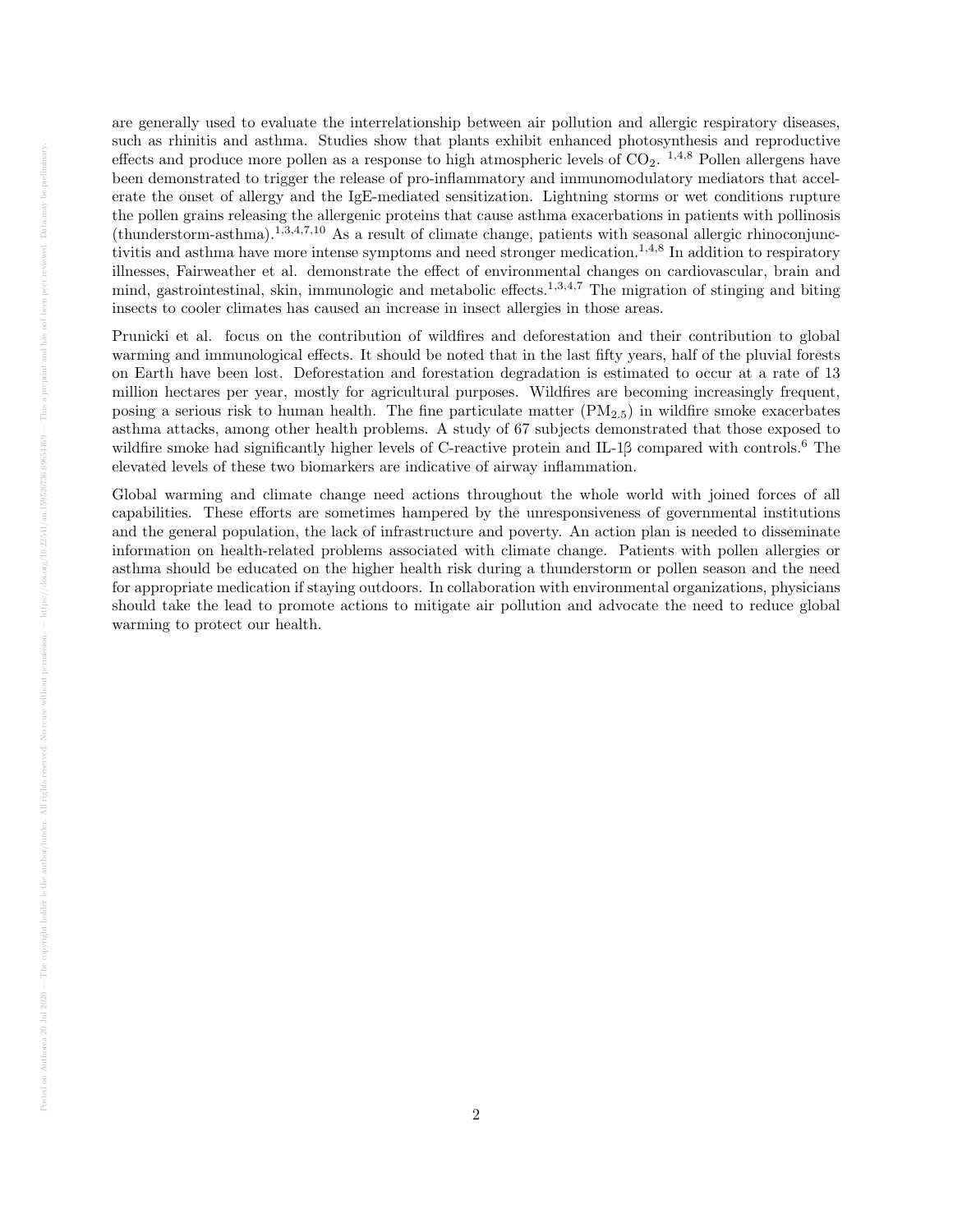

Figure 1. Types of outdoor pollutants and different ways of exposure.<sup>11</sup>

## Text Box:

Intergovernmental Panel on Climate Change (IPCC) 2018 Global warming of 1.5 °C: Summary for policymakers. Geneva IPCC.<sup>12</sup> IPCC 2018 Special Report-Global Warming of 1.5 °C asserts that emissions of carbon dioxide  $(CO_2)$  caused by human activity must reach "net zero" by 2050 to keep the average rise in global temperature at 1.5 °C above preindustrial levels to reduce catastrophic climate change risk on populations. The Report highlights that "temperature extremes on land are projected to warm more than the global mean surface temperature (high confidence); extreme hot days in mid-latitudes warm by up to about 5 °C at global warming of 1.5 °C and about 4 °C at 2 °C, and extreme cold nights in high latitudes warm by up to about 4.5 °C at 1.5 °C and about 6 °C at 2 °C (high confidence). The number of hot days is projected to increase in most land regions, with the highest increases in the tropics (high confidence)".

## References

1. D'Amato G, Holgate ST, Pawankar R, et al. Meteorological conditions, climate change, new emerging factors, and asthma and related allergic disorders. A statement of the World Allergy Organization. The World Allergy Organization journal. 2015;8(1):25.

2. Haines A, Ebi K. The Imperative for Climate Action to Protect Health.The New England journal of medicine. 2019;380(3):263-273.

3. Fairweather V, E. H, C. T-H. Climate change and health.Allergy. 2020;Manuscript accepted.

4. Cecchi L, D'Amato G, Annesi-Maesano I. Climate change and outdoor aeroallergens related to allergy and asthma: Taking the exposome into account. Allergy. 2020.

5. D'Amato G, Chong-Neto HJ, Monge Ortega OP, et al. The effects of climate change on respiratory allergy and asthma induced by pollen and mold allergens. Allergy. 2020.